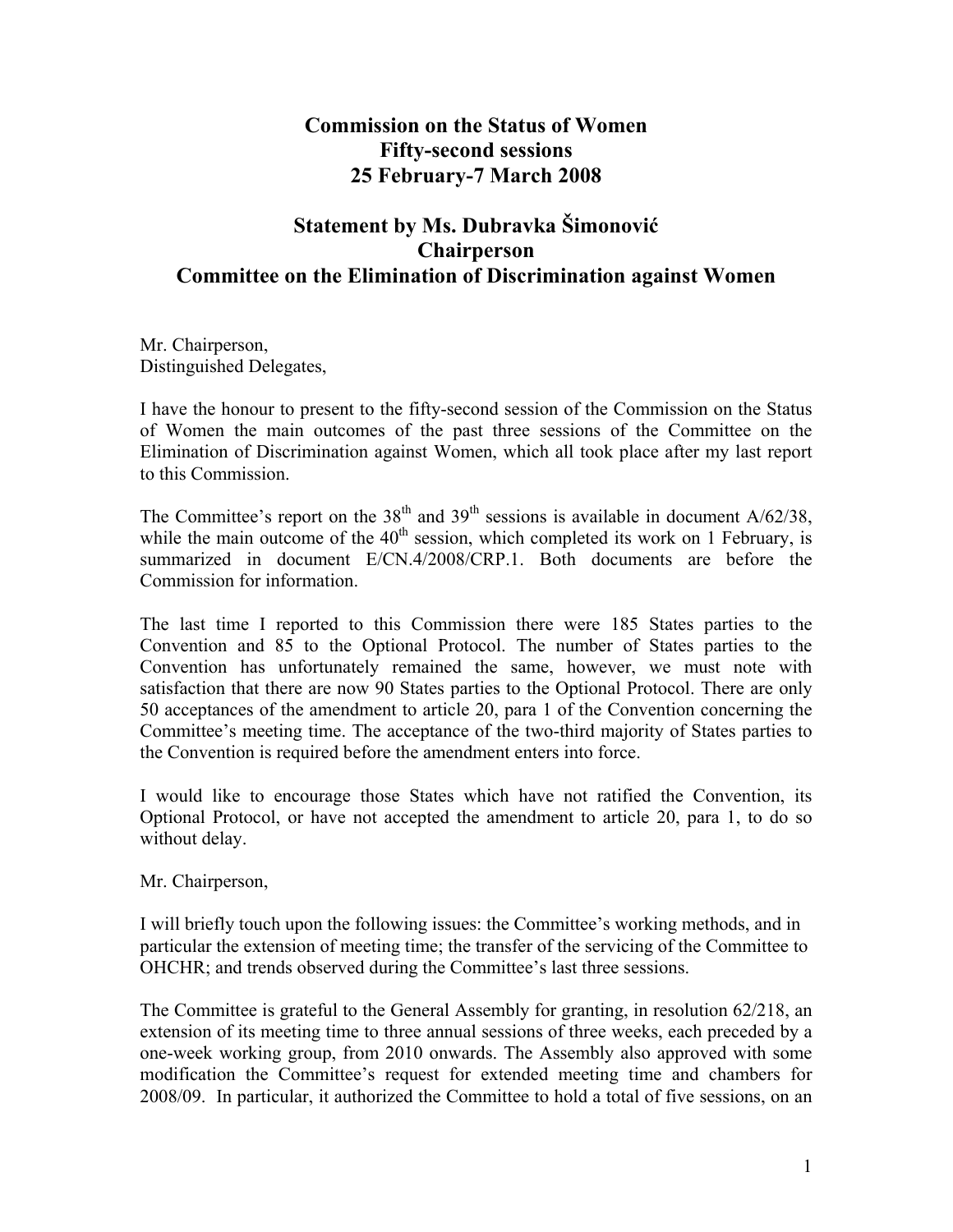exceptional and temporary basis, three of these in parallel chambers. Lastly, the Assembly authorized the Working Group on Communications under the Optional Protocol to meet three times a year, for a total of ten working days. The Assembly further agreed that the Committee should hold two of its five sessions of 2008 and 2009 in New York. I believe that this decision is a clear reflection of the commitment of States parties to ensuring compliance with treaty obligations, including regular scrutiny of such compliance by the Committee. I would like to extend my sincere appreciation to all Member States that supported this decision.

During the past two years the Committee has made significant steps in clearing the backlog in States parties' reports awaiting review. The Committee intends to continue its efforts to ensure that incoming reports are considered in a timely manner and to encourage States parties with long overdue reports to submit them without further delay.

The Committee expects the timely submission of reports by all States parties. In an effort to facilitate the preparation of reports, at its fortieth session, the Committee adopted the new CEDAW reporting guidelines that complement the guidelines for the common core document. The Guidelines are available on the OHCHR website. States parties reporting from now on will be required to submit a common core document in tandem with a CEDAW-specific report and these two documents will constitute the report.

## Mr. Chairperson,

After 25 years of work, as of January 2008, the servicing of the Committee was transferred from the Division for the Advancement of Women (DAW) to the Office of the High Commissioner for Human Rights. Let me pay tribute to DAW for the excellent support provided during these years. The Committee is confident that the DAW will continue to advocate for universal ratification of the Convention and the Optional Protocol and implementation of the Committee's concluding observations. The Committee and the DAW will maintain close ties. To this end, the Committee has decided to invite the Director of the DAW to address its next session in New York, together with the Special Adviser of the Secretary-General on Gender Issues, the Executive Director of UNIFEM and the Chair of the CSW.

At the same time, the Committee considers the consolidation of the servicing of the treaty bodies within the Office of the High Commissioner for Human Rights as constituting an important step towards the continuing harmonization of the human rights treaty bodies' system, as well as towards greater cooperation with the human rights infrastructure.

I would like to inform you that during its fortieth session, the first to be held in Geneva, the Committee met with the High Commissioner for Human Rights and the President of the Human Rights Council. During the dialogue with the High Commissioner, the Committee discussed several issues relevant for its work and for the integration of women's rights at the heart of human rights agenda and human rights machinery in Geneva. The Committee was also very pleased to be able to discuss with the President of the Human Rights Council the establishment of a closer working relationship between the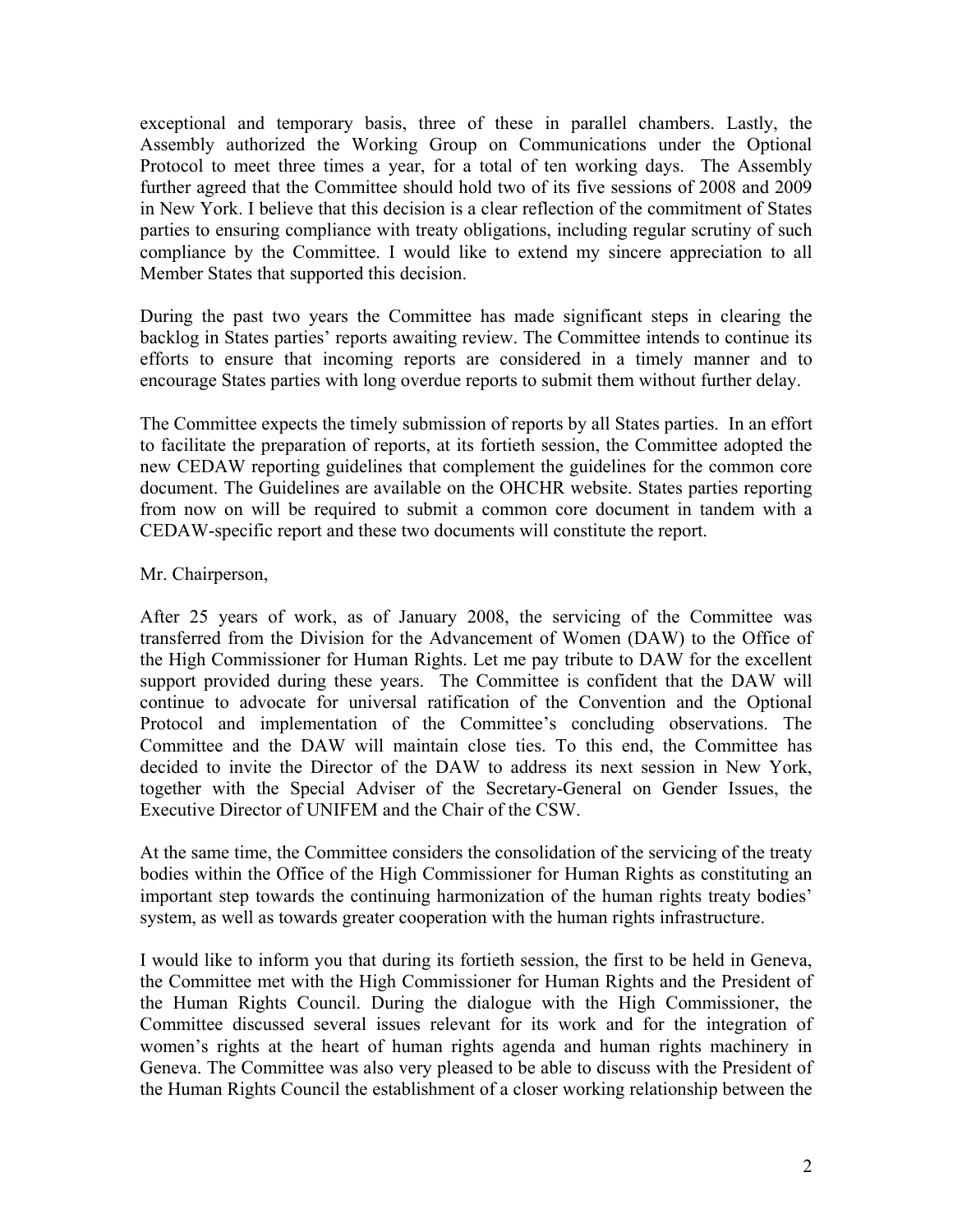Council and the Committee and the input the Committee might have to the women's rights and gender elements of its work.

Insofar as its meetings with entities of the United Nations were concerned, the Committee held in particular discussions with WHO and UNHCR on issues of common concern and possibilities for future cooperation. As a result of these discussions, the Committee has begun exploring ways of collaborating with UNHCR on the issues of refugees and displaced women, including through an expert group meeting. The Committee further had an opportunity to meet with Geneva-based NGOs.

## Mr. Chairperson,

It is not easy to summarize the outcome of the Committee's most recent three sessions. I would just like to point out some emerging trends and main developments. The Committee noted with appreciation that a number of States parties have withdrawn reservations to the Convention, or expressed the intention of doing so. This positive trend is a clear indication of changing attitudes toward the Convention and of the growing acceptance of the principle of the equality of women and man as a universal human rights principle.

In regard to almost all States parties, the Committee stressed the importance of full incorporation of the Convention in domestic legislation. It also noted that in many States the CEDAW Convention should be used as a central, legally binding instrument for the development of policies for the advancement of women and the elimination of discrimination against women. The Committee also highlighted the importance of connecting the implementation of the CEDAW Convention to the implementation of other human rights treaties, as well as policy documents, such as the Beijing Platform for Action and the Millennium Declaration and the Security Council resolution 1325.

During frank and constructive dialogues with the States parties' delegations, the Committee was informed about efforts to implement the provisions of the Convention, including through revisions of marriage and family laws, measures to protect women's rights in employment, new initiatives to enhance women's and girls' educational opportunities, eliminate discrimination and stereotypes and enhance the participation of women in public life. The Committee was also informed about the significant steps which a number of States are taking to redress violence against women including domestic violence, and strengthen support services for women victims of violence. At the same time, the Committee found continuing discrimination against women in relation to many substantive provisions of the Convention, including the lack of sufficient resources for the enforcement, monitoring and implementation of the Convention at the national level. As always, the Committee paid attention to the specific situation in each country and elaborated concluding observations that include concerns and recommendations for narrowing and closing gender equality gaps.

Chairperson,